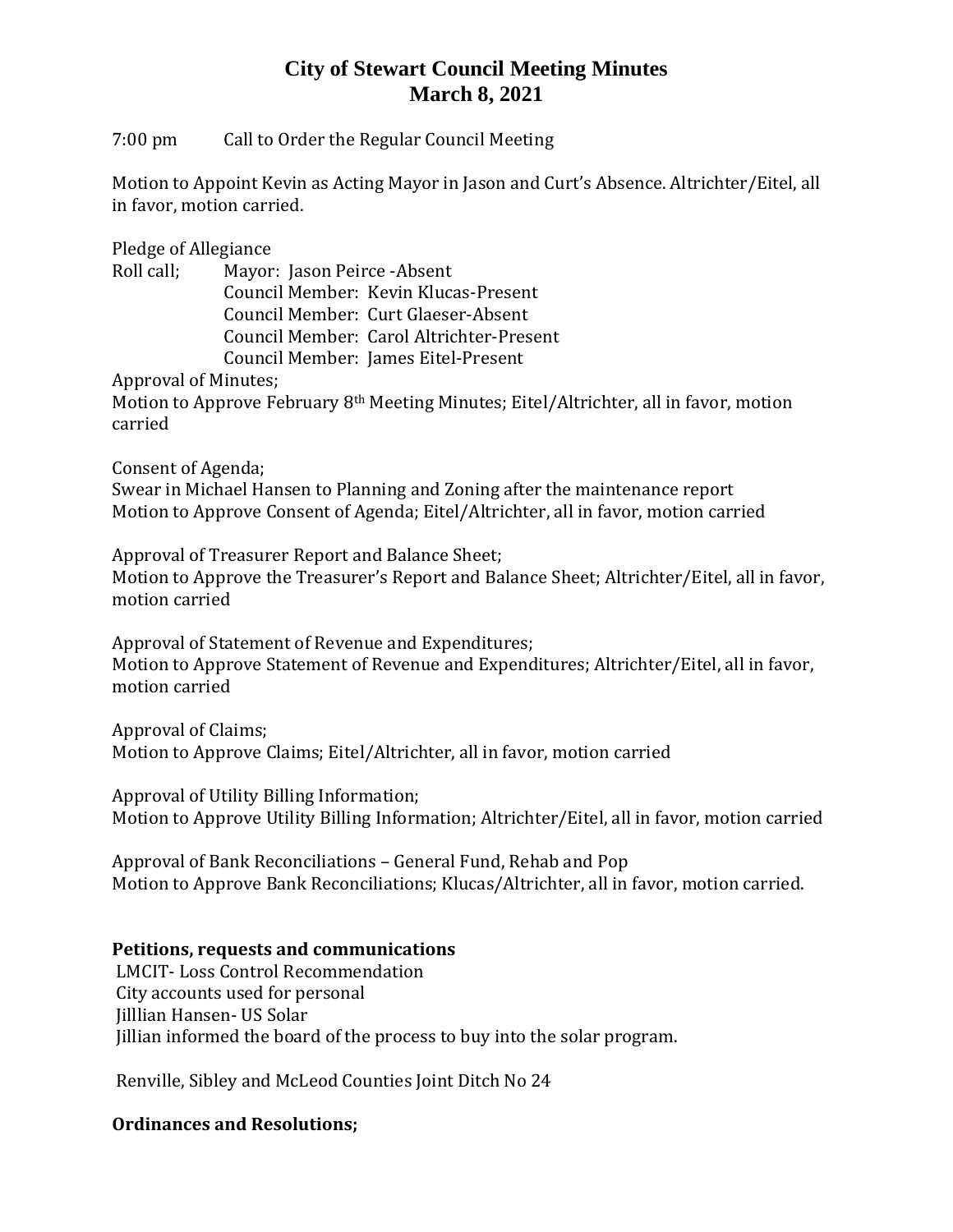## **City of Stewart Council Meeting Minutes March 8, 2021**

Resolution No 2021 -11 – Approval to Purchase Asyst Payroll to Accounts Payable Interface Module

Motion to Approve Resolution No 2021-11-Approval to Purchase Asyst Payroll to Accounts Payable Module; Eitel/Altrichter, all in favor, motion carried

Members polled, Peirce-absent, Altrichter-yea, Eitel-yea, Klucas-yea, Glaeser-absent

### **Reports of Officers, Boards and Committees;**

- 1. Police Department Report Motion to approve Police Department Report- Altrichter/Eitel, all in favor, motion carried. Request for Sheriff to attend the April Meeting-Altrichter/Eitel, all in favor, motion carried
- 2. Emergency Services Report A. Fire Department Motion to approve the Fire Department Report; Altrichter/Eitel, all in favor, motion carried Resolution 2021-12 Approval for Fire Training Motion to Approve Resolution 2021-12 Approval for Fire Training;Altrichter/Eitel, all in favor, motion carried. Members polled, Peirce-absent, Altrichter-yea, Eitel-yea, Klucas-yea, Glaeser-absent.

B. EMR Department Motion to Approve EMR Report; Eitel/Altrichter, all in favor, motion carried

C. EMS Report Motion to Approve EMS Report; Eitel/Altrichter, all in favor, motion carried

3. Maintenance - Water/Waste Water Report MMS Report-Arsenic Report Motion to Approve the Maintenance Report; Altrichter/Eitel, all in favor, motion carried

Unfinished business; Employee Review-Susan Mueller Employee Review Tabled until the April meeting when all Council members are present.

Miscellaneous; and Set a date for a Special Meeting ADJOURN